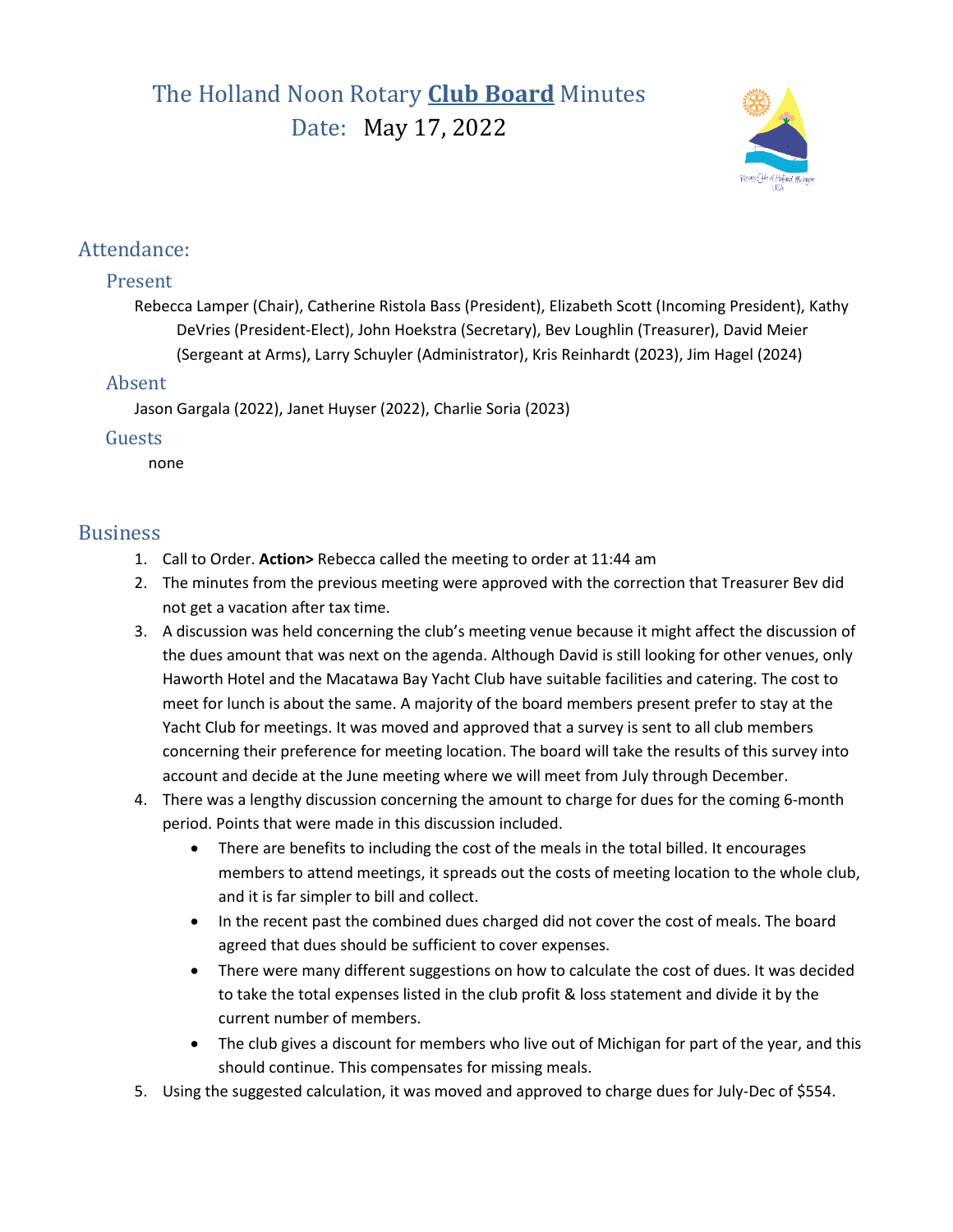- 6. Larry wondered if we could offer an option to pay dues monthly instead of biannually. Bev thought that could be done. She will put a note on the invoices offering a monthly payment. It was moved and approved that monthly payment would be offered by check or automated withdrawal from a bank account.
- 7. Catherine reported that she is still looking into a printed directory. She is thinking that interested members would pay for the printed directory. The cost would be around \$10.
- 8. Because of Elizabeth being gone July 7 and Catherine being gone July 14, it was decided to have the presidential installation at the June 30<sup>th</sup> club meeting.
- 9. It was approved to add Judy Zylman (former president) and Mary Hoogstra (widow of John Hoogstra) as honorary members.
- 10. Programs are set through July. The Major Donors luncheon has been moved to June 23rd.
- 11. Adjourn. **Action>** Rebecca adjourned the meeting at 12:45 pm.

John Hoekstra, secretary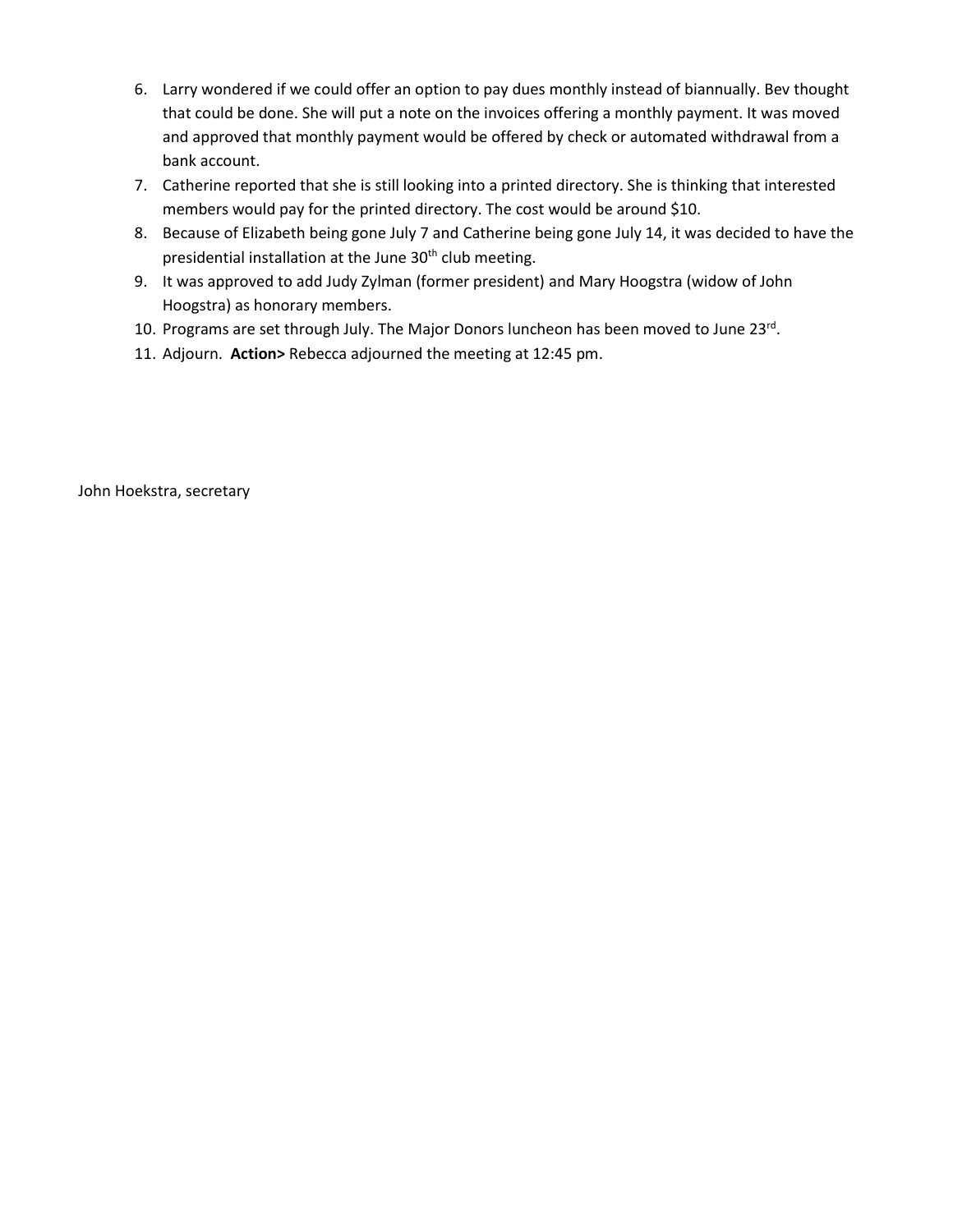# The Holland Noon Rotary **Charities Board** Minutes Date: May 17, 2022



## Attendance:

### Present

Rebecca Lamper (Chair), Catherine Ristola Bass (President), Elizabeth Scott (Incoming President), Kathy DeVries (President-Elect), John Hoekstra (Secretary), Bev Loughlin (Treasurer), David Meier (Sergeant at Arms), Larry Schuyler (Administrator), Kris Reinhardt (2023), Jim Hagel (2024)

### Absent

Jason Gargala (2022), Janet Huyser (2022), Charlie Soria (2023)

#### Guests

none

## **Business**

- 1. Call to Order. **Action>** Rebecca called the meeting to order at 11:01 am
- 2. The minutes from the previous meeting were approved with the correction that Treasurer Bev did not get a vacation after tax time.
- 3. For the challenged students' money given to West Ottawa (\$1,000) there was both budget money and donations (about \$500). Bev asked the board how to record the transactions, so it was clear in the future how the money was handled. After a discussion, it was decided that the donation should show as income and the check to WO as an expense. The charity balance sheet still shows money for the Windmill Island project in our charitable fund. Bev confirmed that the money has been given to the City of Holland and this will be reflected by the end of the year balance sheet.
- 4. Catherine reported that 45 people signed up for the dinner tonight.
- 5. International service requested that the remaining amount of our pledge for the Pine Ridge water project be transferred to the Rotary Club of Boulder. This was approved. Kathy noted that our district has changed its by-laws to allow the use of "local district grants" outside of the district.
- 6. The money for the Global Grant for Homay Bay Kenya will be administered by Rotary International. There is a slight administrative fee, but this is so much easier for international transactions.
- 7. Elizabeth reported for community service that we have 3 more months of formal support with our refugee family. After that, the team will continue to be friends with the family. There were enough people to handle the Tulip Time Grandstand Greeting. On the highway cleanup day, there was too much rainwater in the ditches to allow finishing the cleanup. The Moraw family finished the cleanup by themselves. Elizabeth expressed concern that some contingency is made so that this does not fall on the event chair.
- 8. Catherine reported for Youth Services that the RYE conference in April was excellent, but that there will not be the usual conference at Calvin University this year. We have not been assigned a second exchange student yet. If we do have one assigned, we will have 30 days to find a host family.